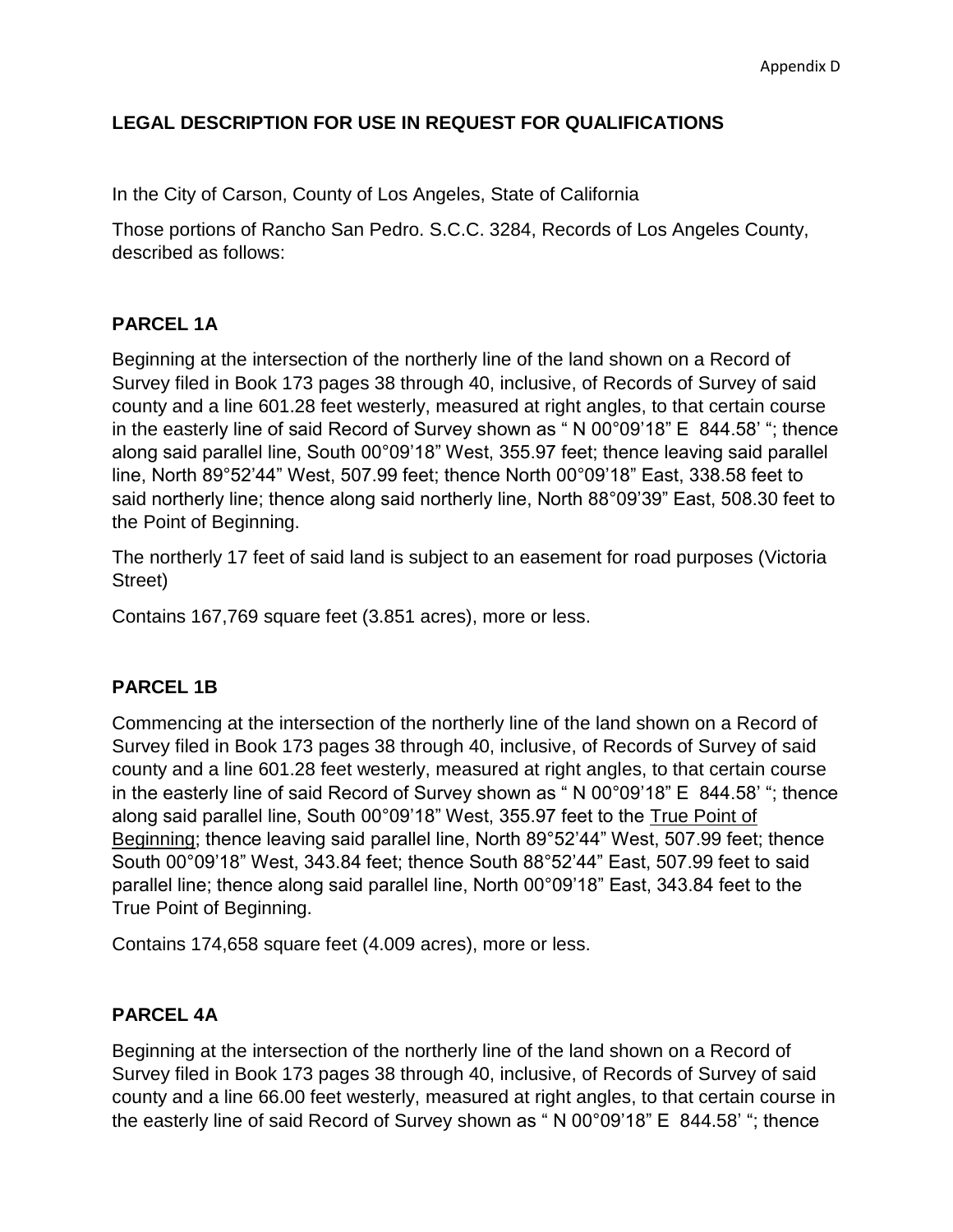along said parallel line, South 00°09'18" West, 374.27 feet; thence leaving said parallel line, North 89°52'44" West, 489.91 feet; thence North 00°09'18" East, 357.51 feet to said northerly line; thence along said northerly line, North 88°09'39" East, 556.25 feet to the Point of Beginning.

The northerly 17 feet of said land is subject to an easement for road purposes (Victoria Street)

Contains 170,920 square feet (3.924 acres), more or less.

## **PARCEL 4B**

Commencing at the intersection of those certain courses shown as " N 00°09'18" E 844.58' ' and " N 89°52'44" 583.75' " at the northeasterly corner of the land shown on a Record of Survey filed in Book 173 pages 38 through 40, inclusive, of Records of Survey of said county; thence westerly along said westerly prolongation of said above referenced line having a bearing and length of North 89°52'44" West to a line 66.00 feet westerly, measured at right angles, to said certain course referenced above as having a bearing and length of North 00°09'18" East, 844.58 feet, said point being the True Point of Beginning; thence along said parallel line, North 00°09'18" East, 468.04 feet to a point on said line being distant South 00°09'18" West, 374.27 feet from the northerly line of said land shown on said Record of Survey; thence leaving said parallel line, North 89°52'44" West, 489.91 feet; thence South 00°09'18" West, 468.04 feet to a point that bears North 89°52'44" West from the True Point of Beginning; thence South 89°52'44" East, 489.91 feet to the True Point of Beginning.

Contains 229,300 square feet (5.264 acres), more or less.

#### **PARCEL 5A**

Commencing at a point on the centerline of Central Avenue as shown on a Record of Survey filed in Book 173 pages 38 through 40, inclusive, of Records of Survey of said county, being South 00°09'10" East, 163.85 feet from the from the most easterly northerly corner of the land shown on said Record of Survey, said point also being at the intersection of said centerline and the westerly prolongation of the southerly line of Charles Willard Street as shown on Parcel Map No. 21929 as shown on a map filed in Book 278, pages 235 through 240 of Parcel Maps, in the office of the County Recorder of said county; thence along said westerly prolongation, North 89°52'44" West, 650.63 feet; to the True Point of Beginning; thence South 00°09'18" West, 462.36 feet; thence North 89°52'44" West, 638.92 feet; thence North 20°29'08" East, 493.19 feet to a line that bears North 89°52'44" West from the True Point of Beginning; thence along said line, South 89°52'44" East, 478.24 feet to the True Point of Beginning.

Contains 255.802 square feet (5.872 acres), more or less.